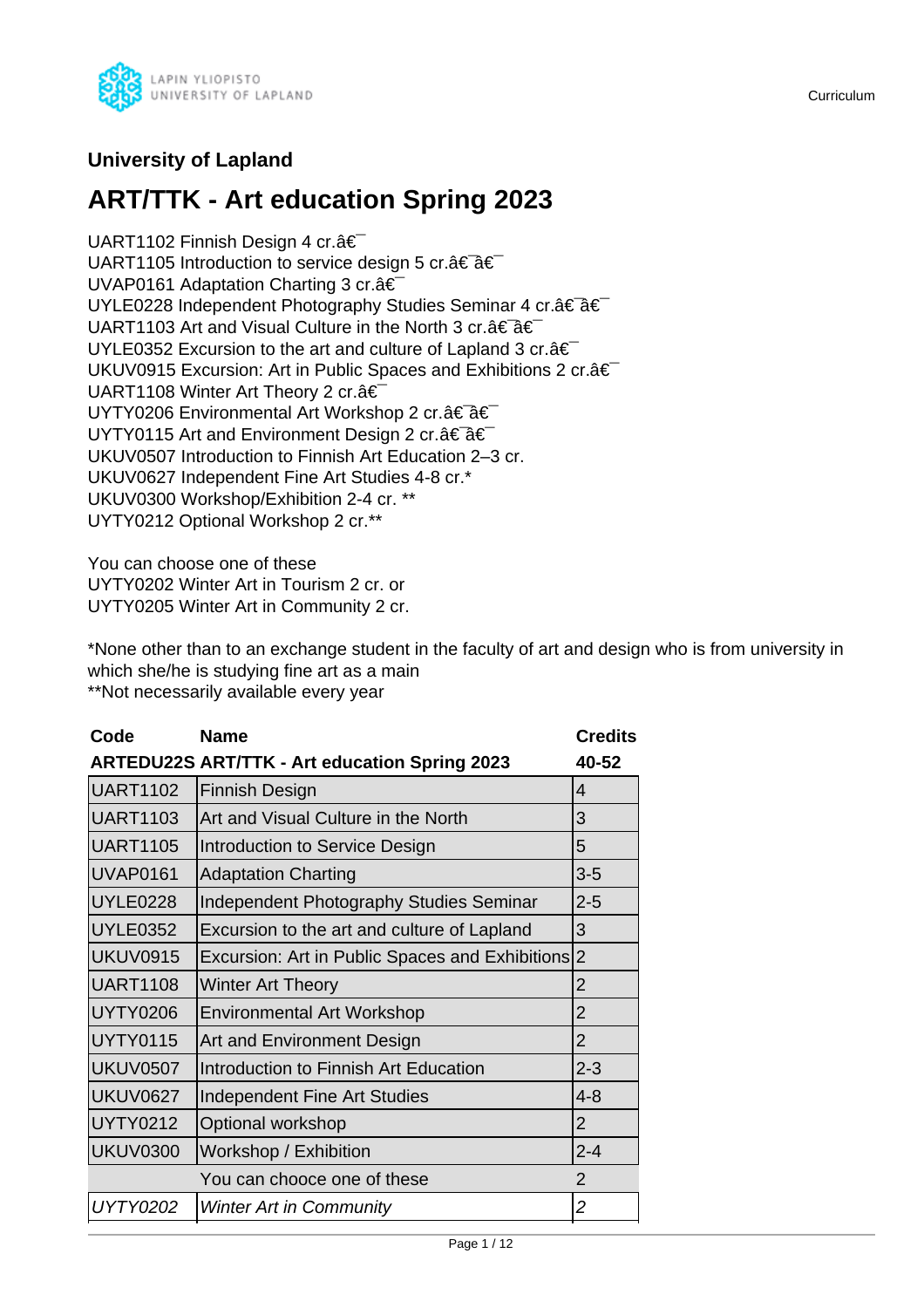

# **ARTEDU22S ART/TTK - Art education Spring 2023: 40 - 52 op**

# **UART1102 Finnish Design: 4 op**

# **Objectives**

At the end of this course student

- has basic knowledge on Finnish design
- can recognize different fields of design culture in Finland
- can apply the understanding of Finnish design in assignments

#### **Contents**

The design culture in Finland is presented and discussed by using Finnish industrial, graphic, audiovisual, fashion and textile designers and their works as examples. Lectures are given from different fields of design. The emphasis is to introduce the key elements of Finnish design. Students will make assignments in groups, where they will apply their knowledge on Finnish design.

#### **Accomplishment methods**

Presence during the lectures (80%) and the finished assignment with a presentation.

#### **Study methods**

Lectures about different fields of Finnish design by using examples. Group assignment, where students are asked to apply their knowledge on Finnish design. Lectures and guided exercises 28 hours, 80 hours independent work.

#### **Further information**

Max 30 students.

**Evaluation scale** H-5

#### **Assessment criteria 0-2**

(0) The performance is very incomplete or incorrect, or contains significant misunderstandings. (1-2) Performance is narrow, superficial, or poorly matched to assignment. The performance is limited to listing things in isolation, or dealing with things unilaterally. Execution may contain errors or ambiguities.

**3-4**

Performance corresponds to assignment, demonstrates understanding and the ability to analyze and justify. The whole picture has been formed, but there may be shortcomings.

#### **5**

The performance outlines a broad entity and the knowledge can be applied multidimensionally or placed in different contexts. Performance demonstrates independent grip and insight. Performance is an intact entity that includes justified self-thinking or critical reflection. The tasks are well written and/or implemented.

# **UART1103 Art and Visual Culture in the North: 3 op**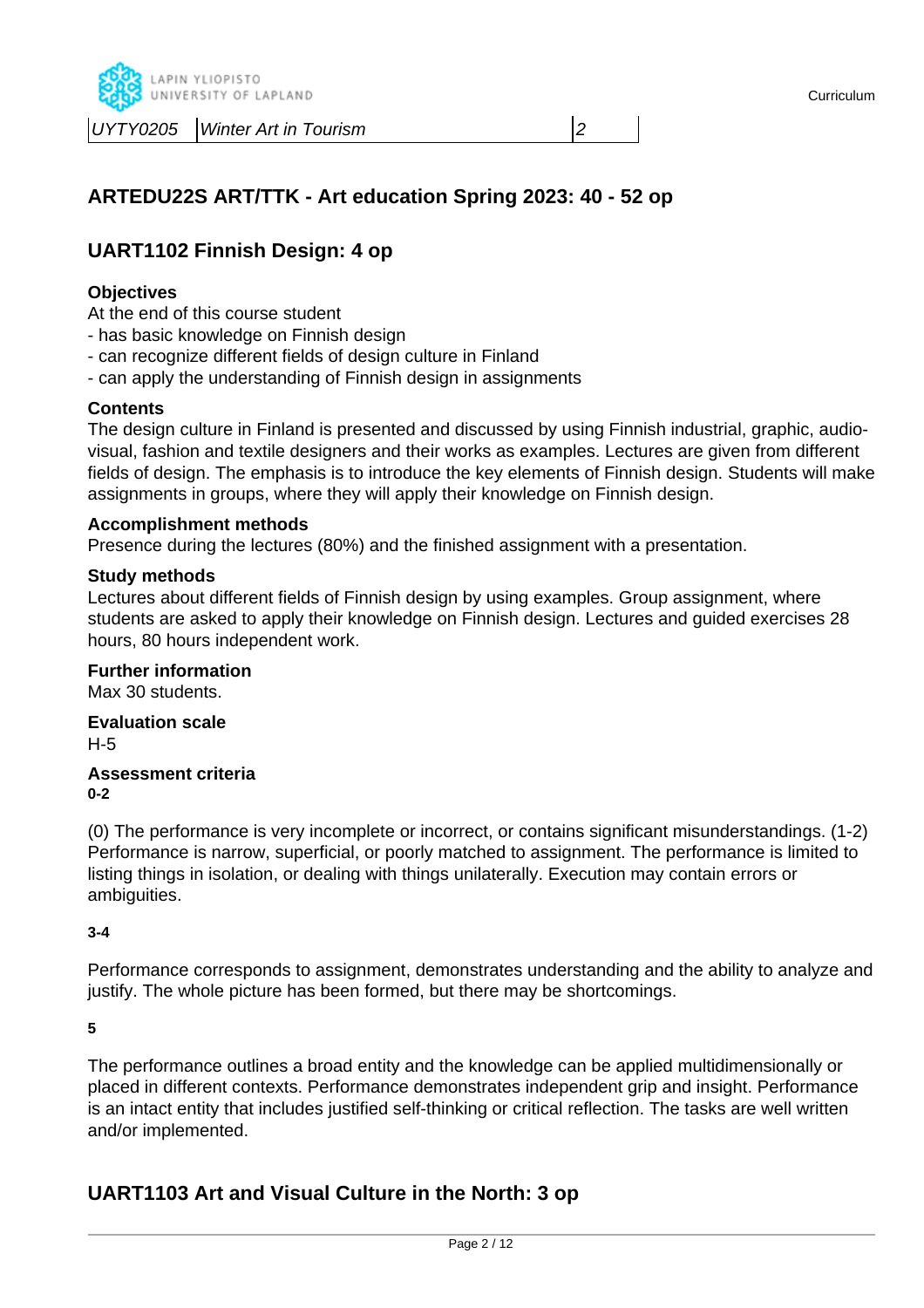

# **Objectives**

At the end of the course student is able to- get an idea of culture and environment in North through fine art, contemporary art and community art

# **Contents**

The North presented in fine art, North in the art, art in the North from the community art and environment studies perspective. The course is based on MAAD1102, student can choose to complete one of the courses.

# **Study methods**

Lectures and seminars 21 hours, independent work 17 hours. Visits to the exhibitions in Arktikum, in Rovaniemi art museum and other galleries; discussions and an essay on exhibitions.

**Evaluation scale** Approved/Rejected **Pass / fail**

Fail

The performance is very incomplete or incorrect, or contains significant misunderstandings.

Pass

The students have completed the course task according the demand.

# **UART1105 Introduction to Service Design: 5 op**

# **Objectives**

At the end of this course student - understands the key concepts, methods, process and background of service design - understands service design as a design activity and its link to one's own field of study - has got basics for further method studies and projects on service design

#### **Contents**

The goal of the course is to give the participant an overview about service design, its key concepts, methods and process. The course will contain both theory and one practical case assignment, or smaller-scale service design tasks

#### **Accomplishment methods**

Presence during the lectures (80%), finished assignment and a final report.

#### **Study methods**

Lectures, exercises, design assignment and a final report for a case organization

#### **Learning material**

More literature information and extra material Stickdorn, M. and Schneider, J. (Eds). 2010. "This is Service Design Thinking. Basics - Tools - Cases." BIS Publishers. NL.

**Evaluation scale** H-5

**Assessment criteria 0-2**

5-1 / failed

# **UVAP0161 Adaptation Charting: 3 - 5 op**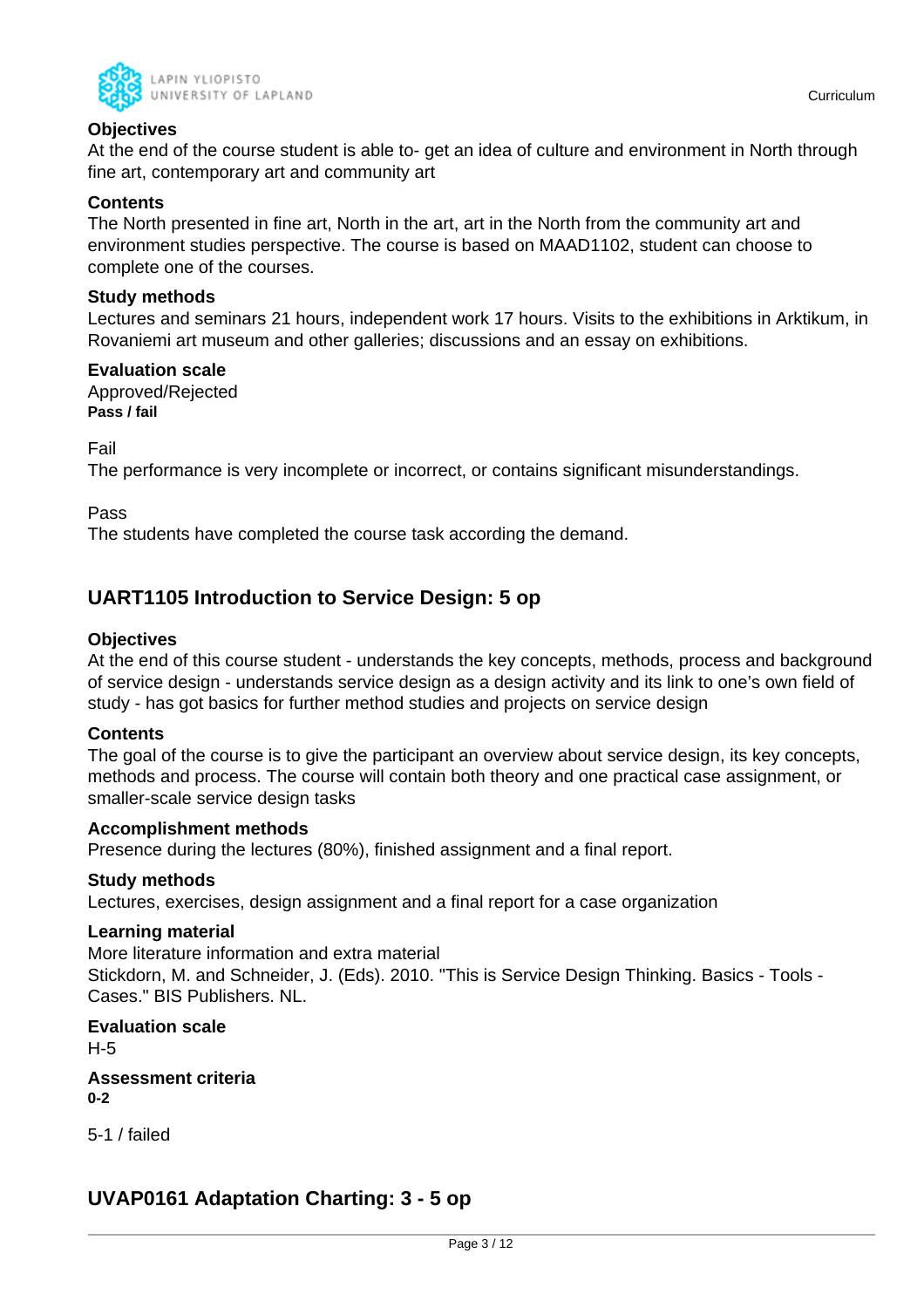

# **Objectives**

Learning outcomes

-the application of theory and practice to the exploration of adaptation and change, culture and environment through artistic practice during the student's exchange period.

-to achieve a clearer understanding, through art, of the relationship between culture(s) and environment.

### **Contents**

Theories of adaptation and the exploration of visualization of space and culture via artistic exploration.

### **Accomplishment methods**

None other than to be an exchange student in the faculty of art and design.

#### **Study methods** Seminar, field work and critique.

**Further information** Additional reading and other To $\hat{a}$  $\hat{b}$  assigned in class. $\hat{a} \in$ 

Evaluationâ€ Pass/failâ€

Timing Autumn and springa<sup>€</sup>

Target groupâ€ Foreign exchange students to the faculty of art and design (BA, MA) $\hat{a} \in$ 

Tutorâ€⊤ Michael Jacobsâ€

Language of instructionâ€ **English** 

**Evaluation scale** Approved/Rejected

# **UYLE0228 Independent Photography Studies Seminar: 2 - 5 op**

# **Objectives**

Learning outcomes†a€ a€ a€ a€ a€

-the application of theory and practice to the exploration of adaptation and change, culture and environment through artistic practice during the student's exchange period.  $\hat{a} \in \hat{a}$ -to achieve a clearer understanding, through art, of the relationship between culture(s) and environment.â€

#### **Contents**

Theories of adaptation and the exploration of visualization of space and culture via artistic exploration.†â€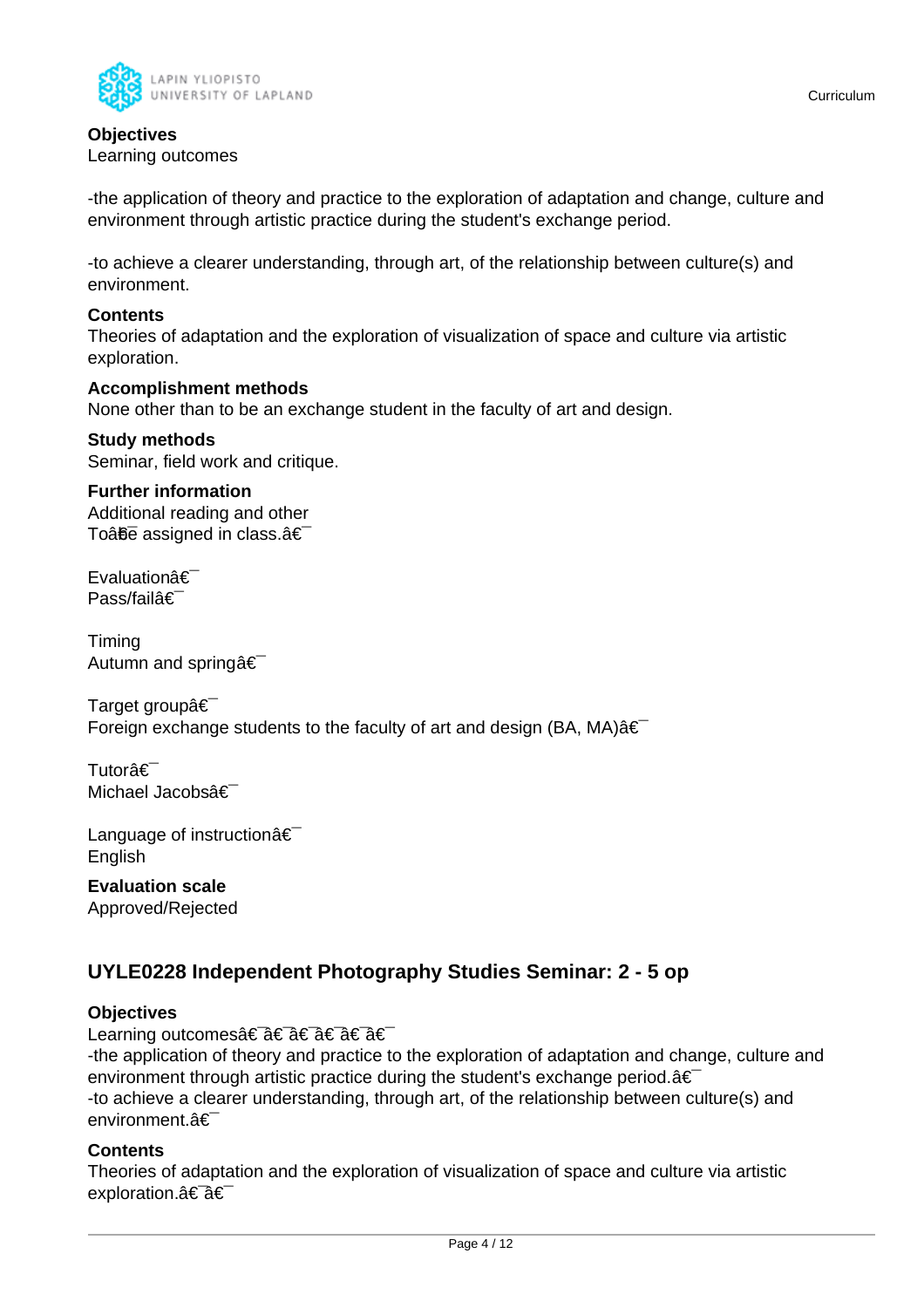

### **Accomplishment methods**

None other than to be an exchange student in the faculty of art and design.

**Study methods** Seminar, field work and critique. $\hat{a} \in \hat{a}$ 

#### **Further information**

Additional reading and other materials  $\hat{\epsilon}$ To $\hat{a}$ <del>fie</del> assigned in class. $\hat{a} \in \hat{a}$ 

Timingâ€<sup>-</sup> Autumn and springâ€

Target groupâ€ Foreign exchange students to the faculty of art and design (BA, MA) $\hat{a} \in$ 

Tutorâ€<sup>-</sup> Michael Jacobsâ€

Language of instruction  $\hat{\mathbf{a}} \in \mathbb{R}$ Englishâ€

**Evaluation scale** Approved/Rejected

# **UYLE0352 Excursion to the art and culture of Lapland: 3 op**

# **Objectives**

At the end of the course a student is able to:

- recognize central Lappish art collections, monuments and architectural objects.
- estimate the art historical value of cultural and art objects
- locate cultural and art objects to temporal, historical, cultural and religious-ideological framework

# **Contents**

During the excursion we acquaint ourselves with central Lappish art collections, monuments and architecture.

#### **Accomplishment methods**

Method Excursion in May, lectures, introductions and experience diary.

Requirements Active participation and the diary

Evaluation Pass / fail

Timing Spring

Target group Students who are interested in the art and culture of Lapland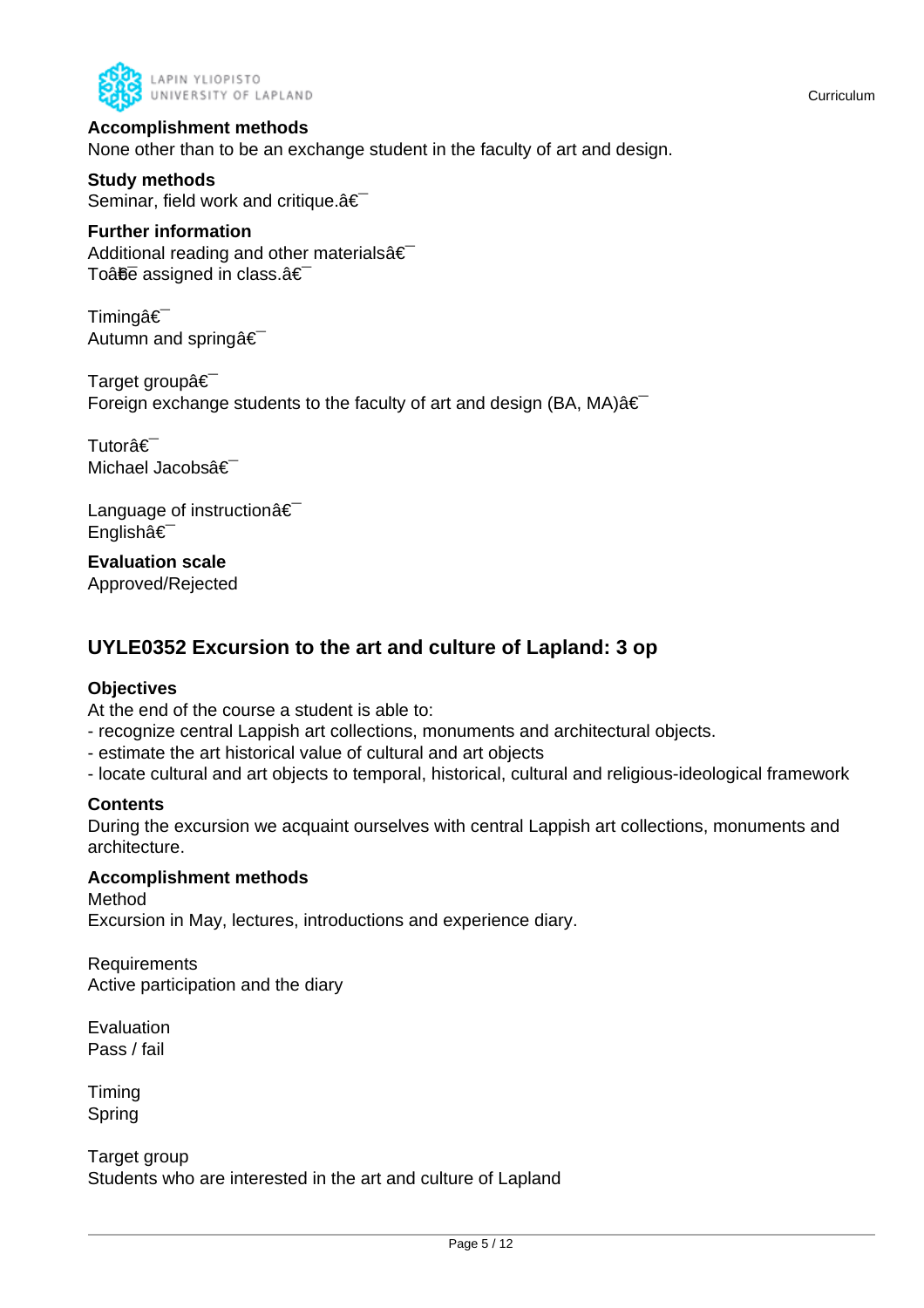

Tutor Fine Art and Cultural Studies/Tuija Hautala-Hirvioja ja Jonna Katajamäki

Language of instruction English/Finnish

# **Further information**

Optional, arranged if enough participants Costs 200-300 euros, which covers travelling, accommodation and guidance

# **UKUV0915 Excursion: Art in Public Spaces and Exhibitions: 2 op**

# **Objectives**

Learning outcomes: At the end of this course student is able to - view public art with relation to environment - understand the productive part of public art - view topical exhibition

# **Contents**

Excursion to Oulu in March or April. Visit to art museums, churches, galleries and other public places. Introduction to art exhibitions and to art works in public places. Please note that students must pay for the excursions accommodation in Oulu themselves.

# **Accomplishment methods**

Lecture, active participation and the diary

**Study methods** Lecture, excursion and a diary.

**Evaluation scale** H-5

**Assessment criteria 0-2**

Pass / fail

# **UART1108 Winter Art Theory: 2 op**

# **Objectives**

Learning outcomes: After the course the student recognises the different aspects of winter art, winter culture and Northern environment.

# **Contents**

Winter art, winter in art, winter culture.

#### **Accomplishment methods** Report

**Study methods** Independent reading and written and illustrated report of the workshop studies.

# **Further information**

Additional information

The course is aimed at the students who has participated winter art workshop.

# **Learning material**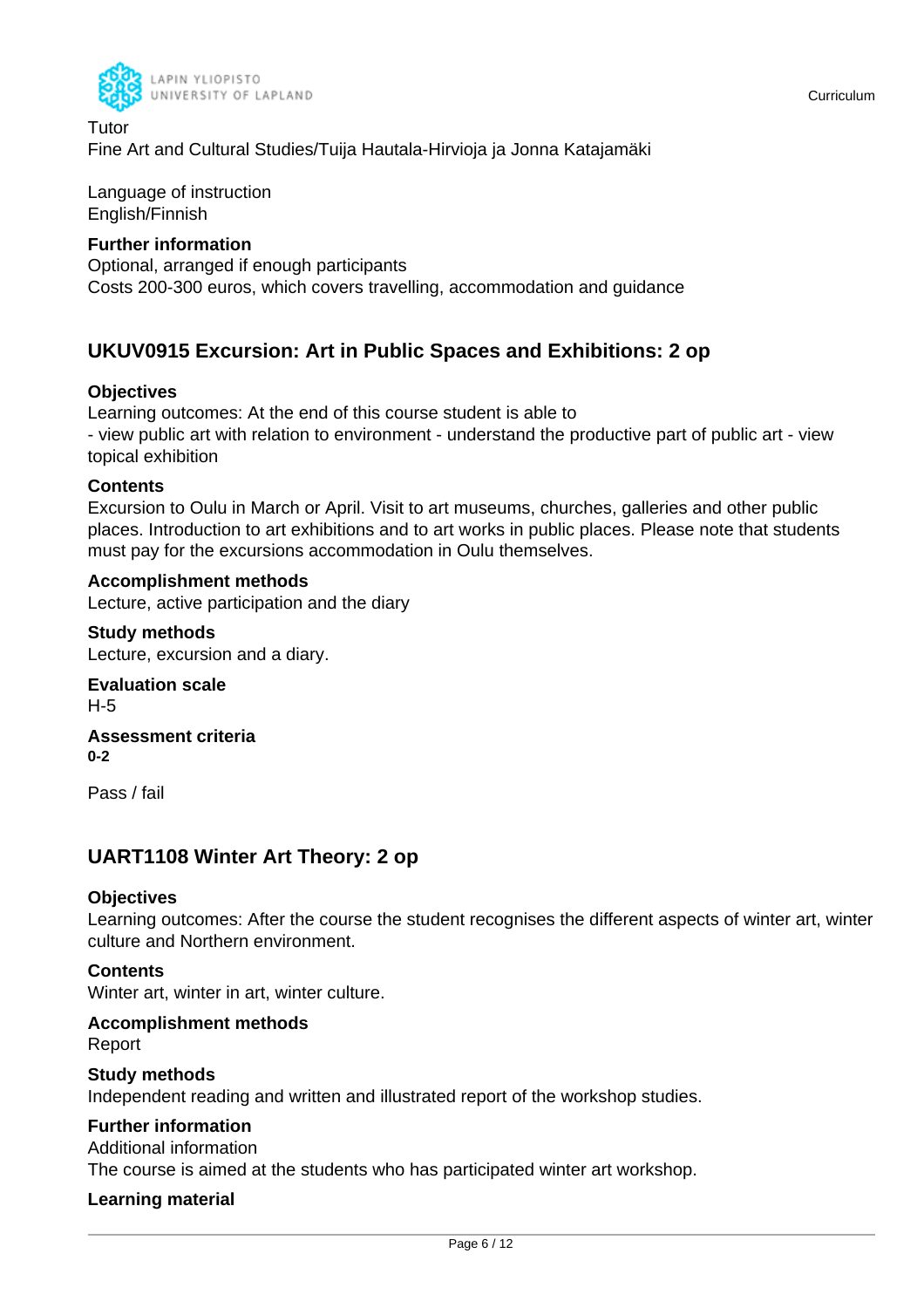

Required reading: Huhmarniemi, M. & Jokela, T. & Vuorjoki, S. (Eds.): Talven taito. Winter Skills, 2003. Huhmarniemi, M. & Jokela, T. & Vuorjoki, S. (Eds.): Talven taidetta. Winter Art, 2003. Huhmarniemi, M. & Jokela, T. & Vuorjoki, S. (Eds.): Talven tuntemus. Sense of Winter, 2004, Huhmarniemi, M. & Jokela, T. & Vuorjoki, S. (Eds.): Talven toimintaa. Winter Activities, 2004. Brunni, A.& Hovila, A.& Nikula, M. (Eds.): SnowNow DVD, 2004.

### **Evaluation scale**

H-5

#### **Assessment criteria 0-2**

Pass / fail

# **UYTY0206 Environmental Art Workshop: 2 op**

# **Objectives**

At the end of this course student is able to

- plan and create environmental art work- document the working process

# **Contents**

The content varies from year to year. Workshop include working in nature or in urban environment.

### **Accomplishment methods**

Active participation to the lectures and workshop, report on workshop.

# **Study methods**

Lectures (3 hours), workshop studying (21 hours), independent studies (30 hours).

# **Further information**

Timing Spring

Tutor Maria Huhmarniemi, Antti Stöckell

Additional information The course usually takes place outside of Rovaniemi and students are required to pay some travelling costs.

#### **Learning material**

Beardsly, J.: Earthworks and beyond, 1984 Johansson, H.: Maataidetta jäljittämässä, 2005 Kivi, J.: Kaunotaiteellinen eräretkeilyopas, 2004 Lippard, L.: The Lure of the Local, 1997 Public Art. Art & Design 1 - 2 / 1996

# **Evaluation scale**

Approved/Rejected

# **UYTY0115 Art and Environment Design: 2 op**

**Objectives**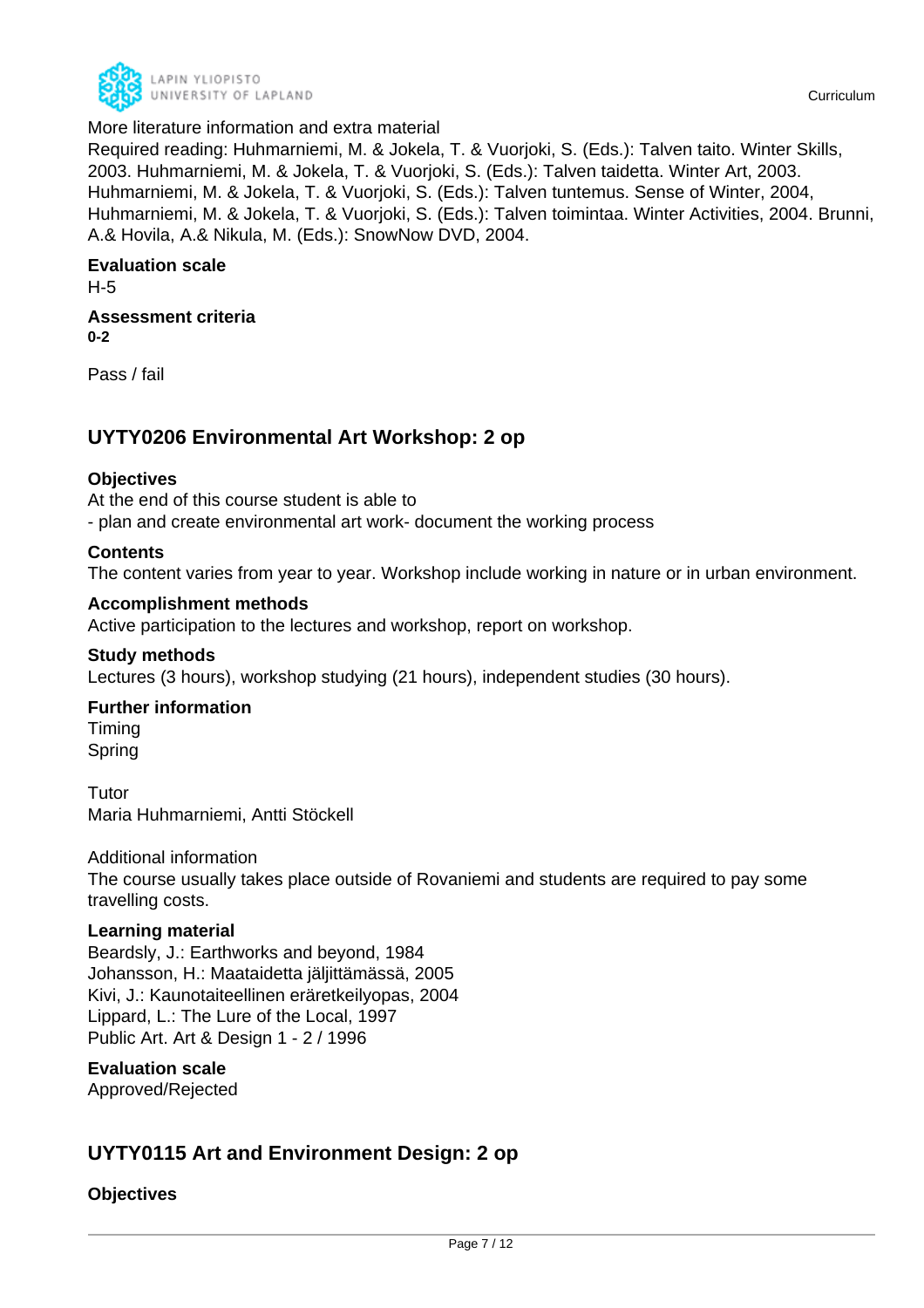

Having completed the course the student

- can use the concepts of environmental architecture
- knows how art can be applied and integrated to architecture and build environment

- knows the common phases of designing public art to build environment on the basis of a broader scheme of landscape architecture

- is familiar with the issues connected to sustainability of public art

#### **Contents**

Basics of nature-based and spatial design, principles of interaction between man and the built environment, art in the public space, art in regional planning and architecture.

### **Accomplishment methods**

Participation in lectures and successfully completed exercises

#### **Further information** Timing

Spring period

Tutor Art Education/Antti Stöckell

### **Learning material**

Pallasmaa, J.: The thinking Hand Existential and Embodied Wisdom in Architecture, 2009 Cresswell, T.: Place A Short Introduction, 2004

Carlson, A.: Aesthetics and the Environment. The Apprecciation, Art and Architecture, 2000 (re)designing nature. Current Concepts for Shaping Nature in Art and Landscape Architecture, 2010

# **Evaluation scale**

H-5

**Assessment criteria 0-2**

Fail

The performance is very incomplete or incorrect, or contains significant misunderstandings.

# Passable and satisfactory (1-2)

Performance is narrow, superficial, or poorly matched to assignment. The performance is limited to listing things in isolation, or dealing with things unilaterally. Execution may contain errors or ambiguities.

#### **3-4**

Good and commendable (3-4)

Performance corresponds to assignment, demonstrates understanding and the ability to analyze and justify. The whole picture has been formed, but there may be shortcomings.

#### **5**

# Excellent (5)

The performance outlines a broad entity and the knowledge can be applied multidimensionally or placed in different contexts. Performance demonstrates independent grip and insight. Performance is an intact entity that includes justified self-thinking or critical reflection. The answer is well written or implemented.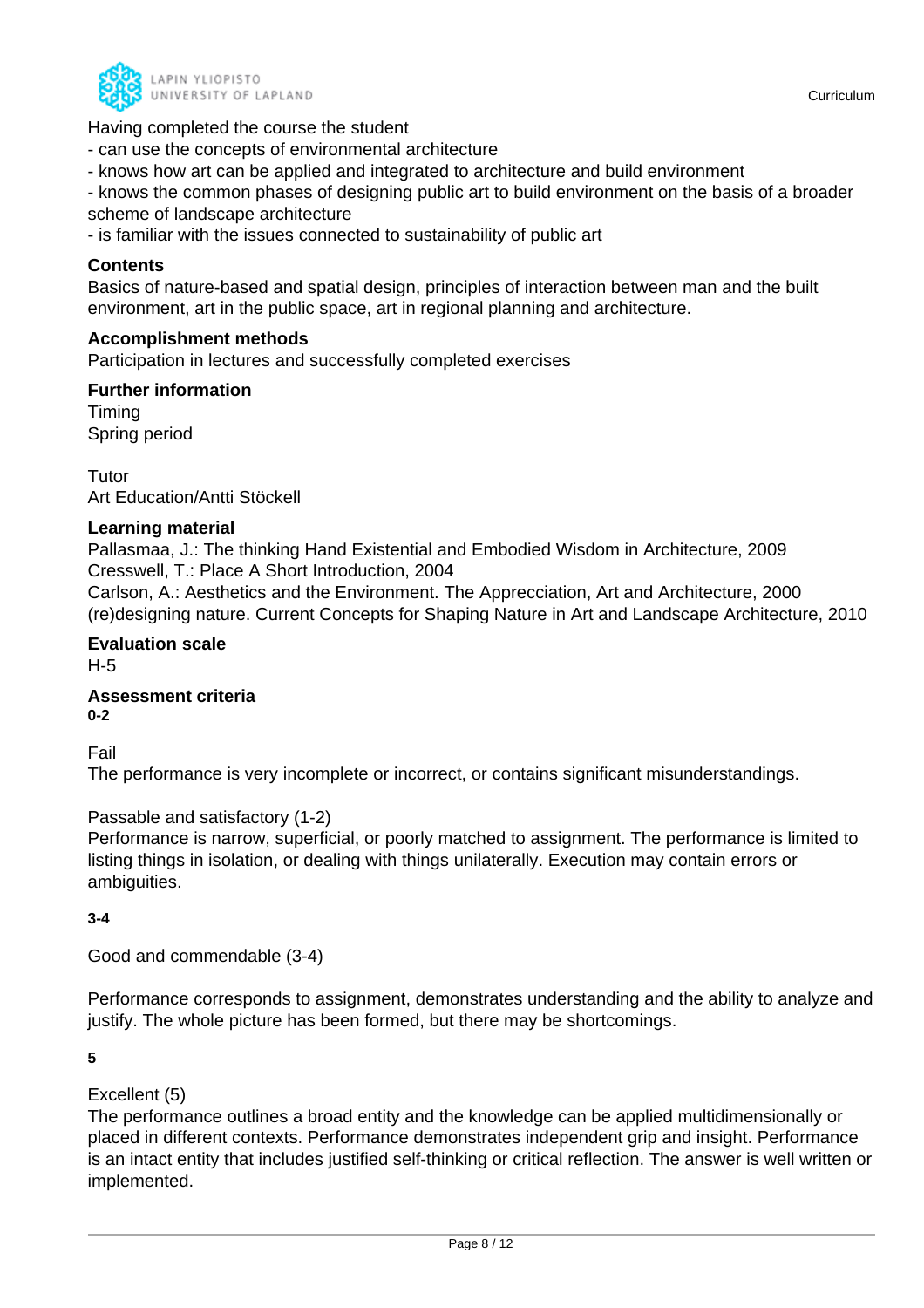

# **UKUV0507 Introduction to Finnish Art Education: 2 - 3 op**

# **Objectives**

Learning outcomes: At the end of the course student is able to - understand the aspects of art education in Finland - describe and compare art education inthe Finnish school system and in Northern environment and culture to his/her cultural background - give and use practical examples of art education projects and practices in Finland

### **Contents**

Introduction to Finnish Art Education through literature. The given material consist of current articles and publications in English, that give a comprehensive picture of the theory and practice of art education in Finland. Ranging from design education to media education and international projects.

### **Accomplishment methods**

The course is completed by reading the given articles and signing up and passing a written exam or by writing an essay from given topic.

### **Study methods**

Independent reading and written exam or essay.

# **Further information**

Additional information Studies before: basic studies of Art education, knowledge of the vocabulary of art education field.

**Evaluation scale** H-5

**Assessment criteria 0-2**

5-1 / failed

# **UKUV0627 Independent Fine Art Studies: 4 - 8 op**

#### **Objectives**

The course encourages students to develop their own artwork responding to the Nordic working environment. Students are expected to deepen their existing skills and contextualize their practice as part of the field of contemporary art. The aim is to offer students an opportunity to reconsider their existing artistic approaches, incorporate new ideas and share good practice

#### **Contents**

Individual studio practice, supported by a program of tutorials, meetings and exhibition visits. Students themselves are expected to be active in organizing this supportive structure guided by the tutors.

#### **Accomplishment methods**

Independent studio practice, monthly meetings with the tutors; group discussions; independent studies.

# **Further information**

#### Requirements

An approved plan of action. Active studio practice and production of a suitable body of work.

#### Target group

Exchange students who can demonstrate sufficient achievement in previous art practice.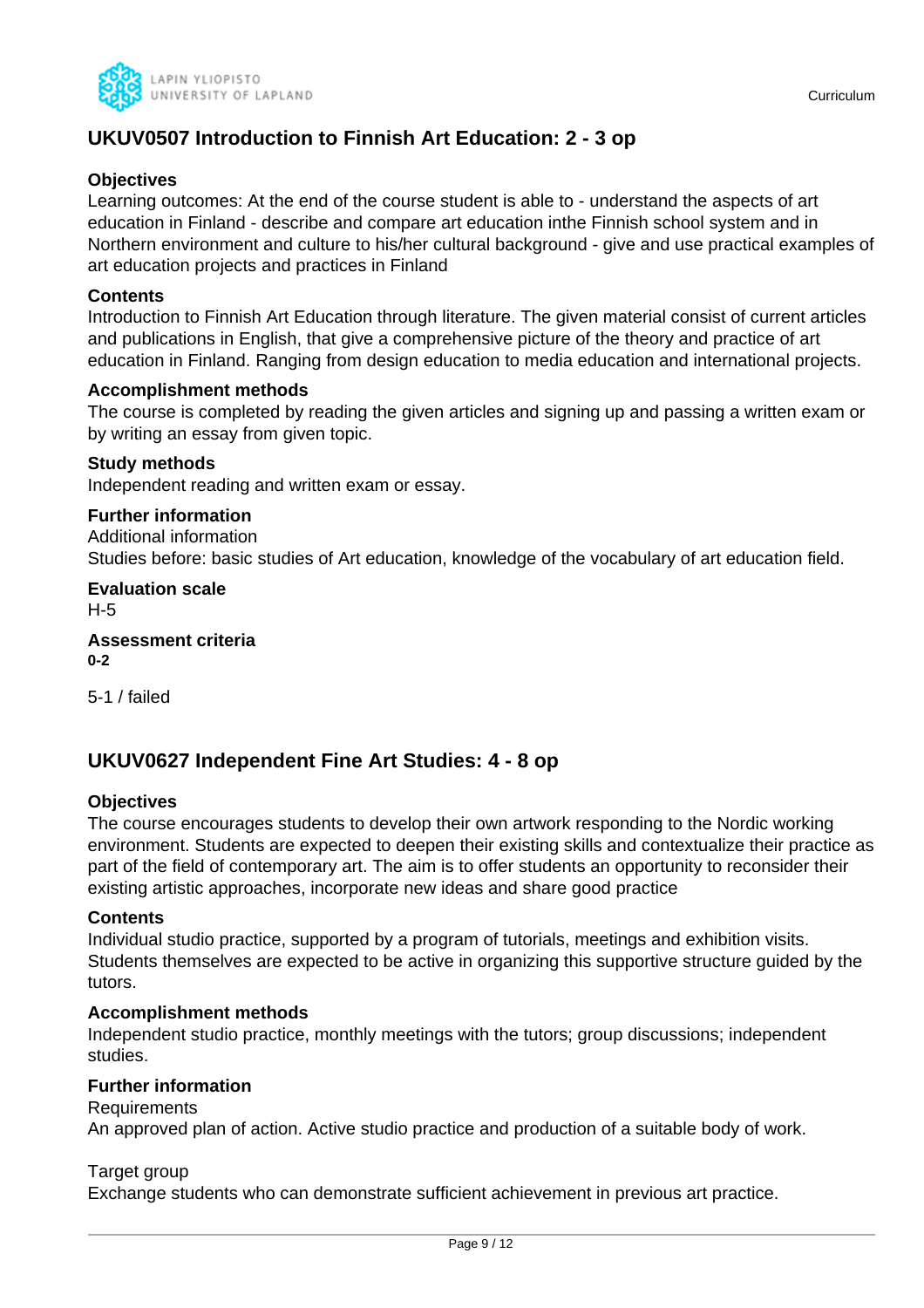

# **Prerequisites**

None other than to an exchange student in the faculty of art and design who is from university in which she/he is studying fine art as an main subject.

# **Evaluation scale**

H-5

# **UYTY0212 Optional workshop: 2 op**

# **Contents**

Optional workshop in applied visual arts. Workshop will be agreed beforehand with the teacher tutor.

#### **Further information** Not necessarily available every year

**Evaluation scale** Approved/Rejected

# **UKUV0300 Workshop / Exhibition: 2 - 4 op**

**Further information** Not necessarily available every year

**Evaluation scale** Approved/Rejected

# **You can chooce one of these: 2 op**

# **UYTY0202 Winter Art in Community: 2 op**

# **Objectives**

After the course the student knows

- the basic snow environmental planning and sculpting techniques
- the basic ice sculpting techniques if ice is available
- how to plan and make a site-specific snow sculpture or snow environment

#### **Contents**

Winter Art, winter culture, snow architecture, snow sculpting, ice sculpting.

#### **Accomplishment methods**

Active participation to the lectures and workshop, report on workshop.

#### **Study methods**

Lectures, exercises and collaborative snow sculpting in workshop (24 hours), independent studies, designing sculptures, written and illustrated documentation of the workshop (30 hours).

### **Further information**

The course usually takes place outside from Rovaniemi and students are required to pay some travelling costs.

You can also choose alternative course UYTY0205 Winter Art in Tourism 2 cr. if this course is not organized.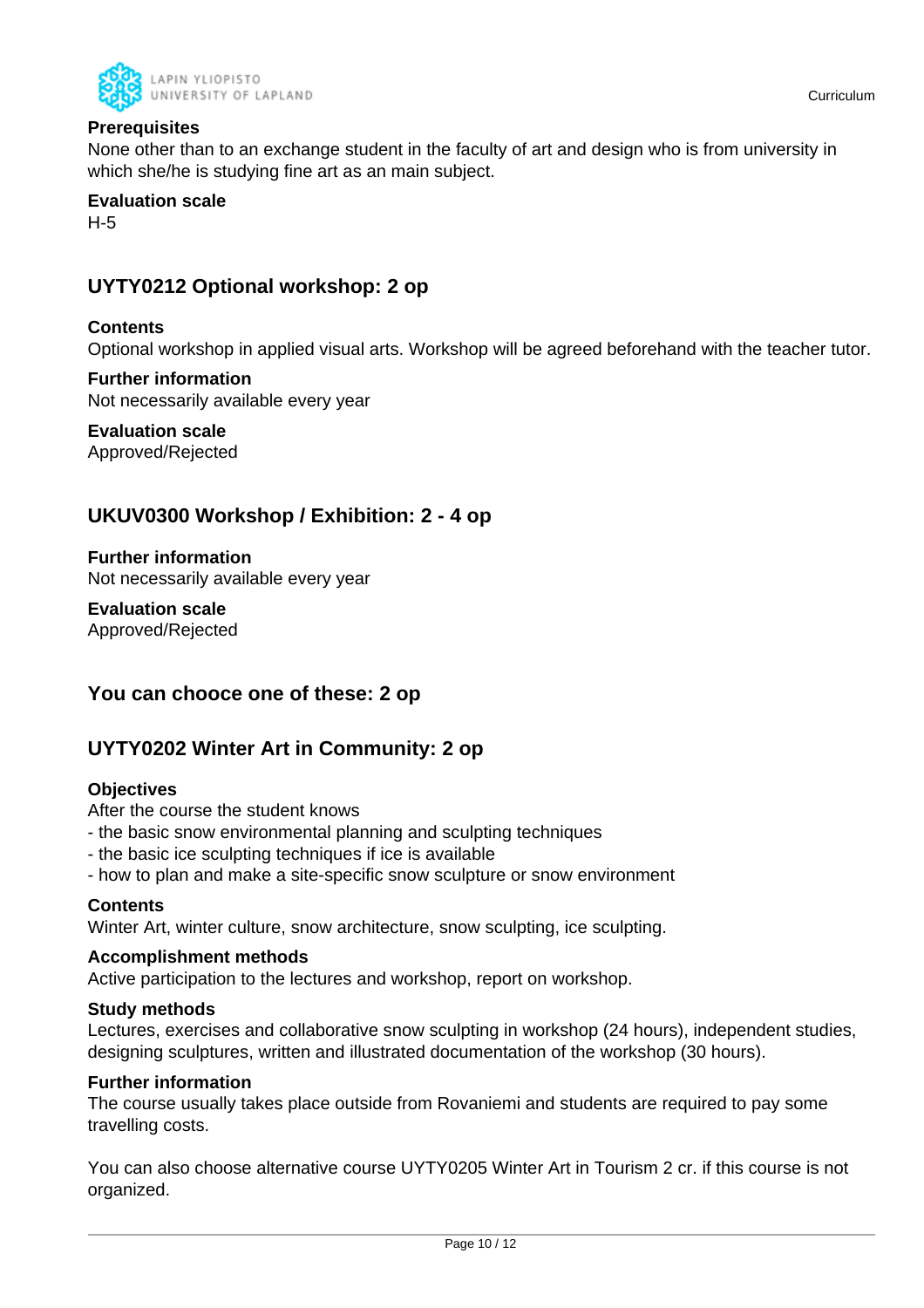

# **Learning material**

Brunni, A. & Hovila, A.& Nikula, M. (Eds.): SnowNow DVD, 2004. Huhmarniemi, M. & Jokela, T. & Vuorjoki, S. (Eds.): Talven taito. Winter Skills, 2003 Huhmarniemi, M. & Jokela, T. & Vuorjoki, S. (Eds.): Talven tai- detta. Winter Art, 2003 Huhmarniemi, M. & Jokela, T. & Vuorjoki, S. (Eds.): Talven tunte- mus. Sense of Winter, 2004 Huhmarniemi, M. & Jokela, T. & Vuorjoki, S. (Eds.): Talven toi- mintaa. Winter Activities, 2004 Härkönen, E. Jokela t. & Yliharju, A. (Eds.): Snow Design from Lapland, 2014

# **Evaluation scale**

Approved/Rejected

**Assessment criteria 0-2**

Pass / fail

**Pass / fail**

# ACCEPTED

Participation in all phases of the workshop is active.

The performance corresponds to the assignment. The overall picture of the planning and implementation of winter art in the community environment has been formed. Participation demonstrates the ability to design and make winter art.

### TO BE COMPLETED

Participation in the workshop is too low or reporting is incomplete / not done.

FAIL

The student does not achieve the goals set for the workshop. Serious shortcomings and problems in the student's activities. Despite the completion of the performance, the student's work does not correspond to the goals set for the workshop or the student repeatedly neglects the agreed tasks.

# **UYTY0205 Winter Art in Tourism: 2 op**

# **Objectives**

After the course the student knows

- the basic snow environmental planning and sculpting techniques
- the basic ice sculpting techniques if ice is available
- how to make snow and ice art to the snow architecture and to the tourism environments

#### **Contents**

Winter Art in snow hotels, winter culture, snow sculpting, ice sculpting.

#### **Accomplishment methods**

Active participation to the lectures and workshop, report on workshop.

#### **Study methods**

Lectures, exercises and collaborative snow sculpting in workshop (24 hours), independent studies, designing sculptures, written and illustrated documentation of the workshop (30 hours).

#### **Further information**

The course usually takes place outside from Rovaniemi and students are required to pay some travelling costs.

International Students: You can also choose alternative course UYTY0202 Winter Art in Community